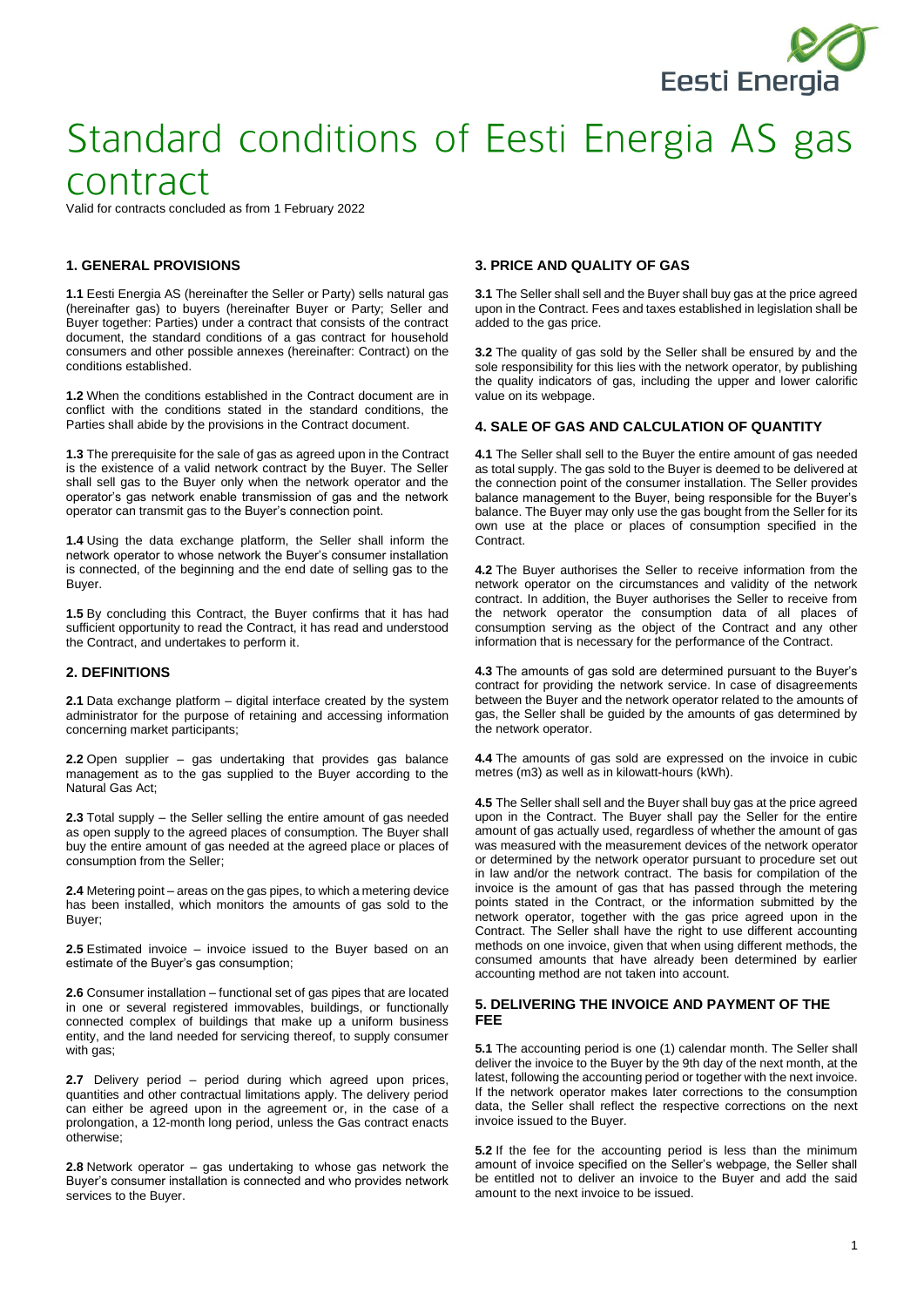

Valid for contracts concluded as from 1 February 2022

**5.3** The Seller issues the invoice to the Buyer, pursuant to the Buyer's request, either on paper or electronically.

**5.4** If the Seller represents the network operator in the settlement of network services, the Seller shall deliver to the Buyer an invoice for both gas and network services, highlighting on the invoice separately, the fee for gas and the fee for network service.

**5.5** The Buyer shall pay the Seller for the gas consumed and all other contractual fees by the payment date stated on the invoices to the designated bank account, stating the reference number of the invoice. Generally, the payment term of the invoice is 14 (fourteen) days as of preparing the invoice, unless otherwise agreed. The fees listed on an invoice shall be deemed paid at the date on which they are received in the Seller's bank account designated on the invoice.

**5.6** The Buyer is entitled to make prepayments. No interest is calculated or paid on the prepayment. Upon termination of the Contract, if there are no arrears towards the Seller, or at any other time upon the Buyer's request and if there are no arrears towards the Seller, the Seller shall return to the Buyer the prepayment paid by the same within 2 (two) working days as of the receipt of the request submitted by the Buyer.

**5.7** If the Buyer has not received an invoice from the Seller pursuant to the conditions and by the deadline stated in the Contract, considering the reasonable time necessary for sending it, the Buyer shall notify the Seller immediately thereof.

**5.8** The Parties have agreed that if the Seller has not received a notice from the Buyer by the 20th (twentieth) day of the current month that the Buyer has not received the invoice for the previous accounting period, the Buyer shall be deemed to have received the invoice in time and not have any claims as to the data presented therein.

**5.9** If a component of the gas fee is month-based fee and the accounting period is longer or shorter than one calendar month, the Buyer shall pay the fee pursuant to the days in the accounting period, whereas the daily fee is found by dividing the month-based fee by 30 (thirty). A month-based fee is added to the invoice for each month, regardless of whether or not the Seller uses the right to issue the invoice pursuant to clause 5.2.

**5.10** If the Buyer of gas, who is a legal person, terminates a fixed-term Contract prematurely, or if the Seller terminates the Contract prematurely due to the violation thereof by the Buyer, the Seller shall have the right to demand from a Buyer, who is a legal person, a fee for the premature termination of the Contract. The fee shall be 20% of the product of the estimated consumption in the months remaining until the end of the Contract and the price agreed in the Contract. The basis for estimated consumption is the consumption of gas at the Buyer's place of consumption in the last 12 months, or if the consumption period is shorter, consumption for the 12 months, estimated on the basis thereof. In case of a combined package, the basis for calculation shall be the fixed price and the fee is subject to collection within the extent of the proportion of the amount calculated with the fixed price agreed in the Contract.

**5.11** If the Buyer does not agree with the invoice issued by the Seller or agrees only partially, the Buyer shall notify the Seller thereof at least in a format which can be reproduced in writing, immediately after the receipt of the invoice, adding an explanation as to the disagreement. In the event of partial agreement, the Buyer shall pay for the part as to which they agree with the invoice. The Seller shall check the Buyer's statement and notify the Buyer of the results of the check within 10 (ten) days after the receipt of the Buyer's notification. If the Buyer's

objection is justified, the invoice shall be corrected and the paid amount will be left as prepayment or, at the request of the Buyer, returned according to clause 5.6. If the Buyer's statement was not justified, the Buyer shall pay the invoice together with the accumulated penalty for late payment.

**5.12** If, in addition to the principal monetary obligation, the Buyer also has to pay a penalty for late payment (including interest), and other fees, first the expenses incurred shall be settled from the debt, followed by contractual penalty, penalty for delay, interests, other fees, and finally the principal monetary obligation. Fees that fall due earlier shall be settled before the fees that fall due later.

**5.13** If the Buyer has concluded with the Seller several contracts for the sale of goods and/or provision of services and the Buyer has not specified in the explanation when making the payment, which contract is covered with the payment, the Seller shall decide pursuant to the order of fulfilling the obligations specified in clause 5.12, the contract, the obligation of which is covered by the payment.

### **6. DEPOSIT AND PREPAYMENT**

**6.1** The Seller is entitled to demand from the Buyer a prepayment and/or deposit, if:

**6.1.1** The Buyer has within the last 12 (twelve) months delayed payment of the fee more than 10 (ten) days and more than 3 (three) times:

**6.1.2** The Seller has reasonable doubts about the solvency of the Buyer.

**6.2** The amount of deposit may not exceed the fee for 2 (two) accounting periods that has been determined based on the consumption of the last 12 (twelve) months, or, in case of absence of such data, on the consumption of a similar place of consumption in the last 12 (twelve) months.

**6.3** The amount of prepayment may not exceed the fee for 2 (two) accounting periods that has been determined based on the consumption of the last 12 (twelve) months, or, in case of absence of such data, on the consumption of a similar place of consumption in the last 12 (twelve) months.

**6.4** No interest is calculated or paid on the prepayment and deposit paid under clause 6.1. The deposit shall be subject to interest, which shall be calculated and rendered pursuant to the deposit agreement. The Seller is entitled to keep the deposit until the end of the Contract; however, if the Buyer duly performs its contractual obligations, the Seller shall return the deposit within 12 (months), at the latest, after receipt of the deposit. If upon termination of the Contract the Buyer has outstanding commitments towards the Seller, the Seller shall cover the said commitments on the account of the deposit and/or prepayment and/or within the prepayment and/or deposit; in addition, commitments not satisfied on the account of the deposit and/or prepayment shall be fulfilled by the Buyer. If upon termination of the Contract the Buyer does not have any commitments towards the Seller, the Seller shall return the deposit to the Buyer within 30 (thirty) days as of termination of the Contract.

**6.5** More specific conditions concerning the prepayment and deposit shall be stipulated in a prepayment and/or deposit arrangement to be signed between the Seller and the Buyer.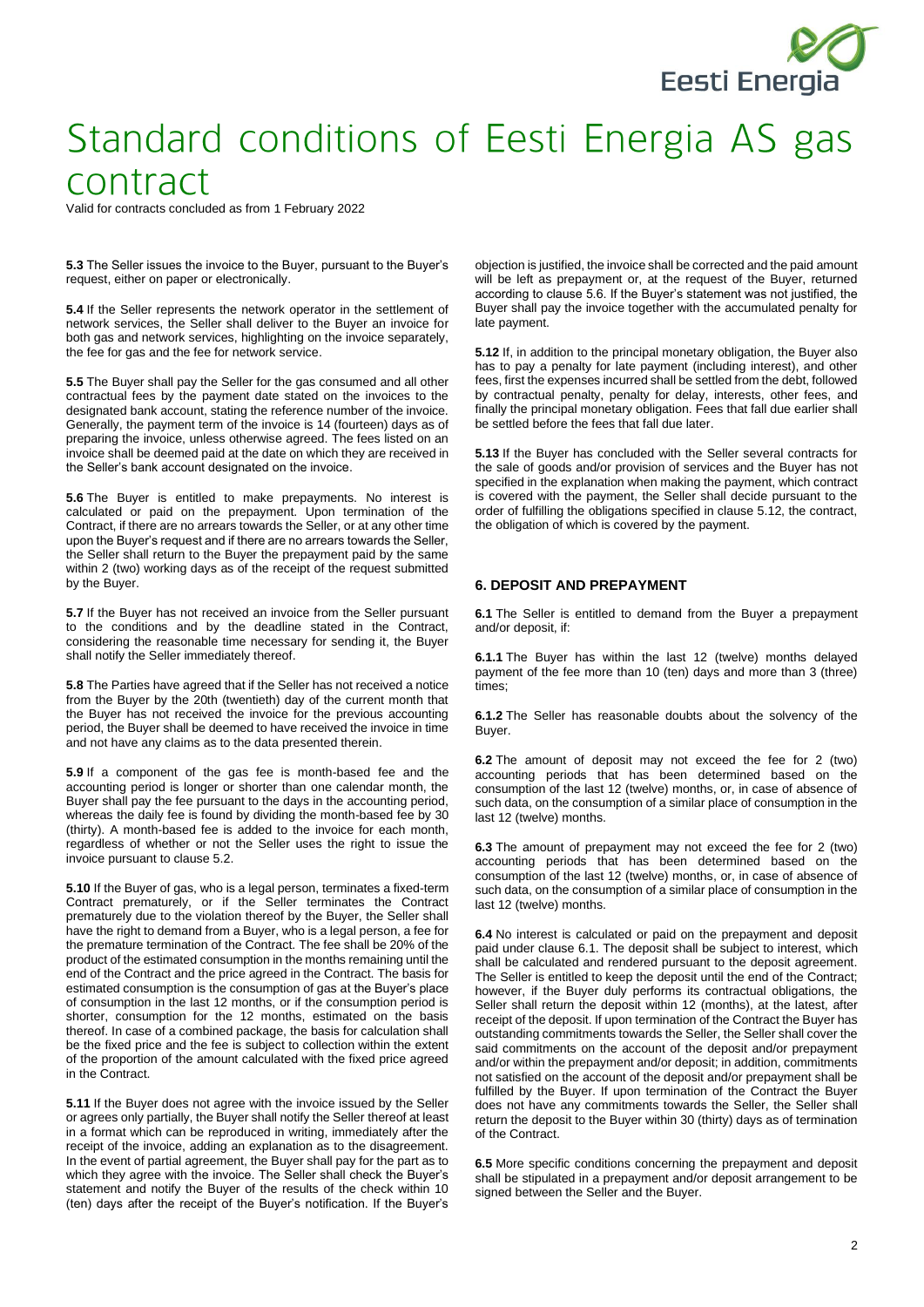

Valid for contracts concluded as from 1 February 2022

## **7. LIABILITY FOR VIOLATION OF OBLIGATIONS**

**7.1** The Parties shall be liable for undue performance or nonperformance of the contractual obligations (violation of obligations), including for activities of the persons they use in exercise of their rights and performance of their obligations or those who are allowed to do so.

**7.2** If a Party has breached the obligation due to force majeure, it shall not be liable for breaching its contractual or legal obligation. Force majeure is a circumstance that the Party could not have influence over and based on the principle of reasonableness, the Party could not have been expected to consider this circumstance, avoid it, or overcome the hindrance or its consequence upon conclusion of the Contract.

**7.3** A Party shall compensate the other Party for all direct material damage caused by its violation of obligations. Loss of profit and nonpatrimonial damage shall not be compensated.

**7.4** The Seller shall not be liable for the quality of the network service and interruptions in the supply of gas both in the consumer installations of the Buyer and the network operator, causing disturbances or breaks in the supply of gas to the Buyer. The quality and disturbances in the network service is not the subject of this Contract.

**7.5** If the Buyer fails to pay the invoice by the payment deadline, the Seller shall have the right to request from the Buyer, who is a consumer, a fine for delay in the amount of 0.066% per day on the unpaid principal debt until all fees are fully received, and from a Buyer who is a legal person 0.2%. Calculation of the fine for delay starts on the day following the payment deadline and ends at the date (included) of receipt of the fees.

**7.6** The Buyer is liable for the damage incurred by the Seller and/or third parties due to failure to perform the obligations stipulated in clauses 11.3 and/or 11.4.

**7.7** The Seller shall send to the Buyer, who is a consumer, the first reminder of an outstanding invoice free of charge. If the Buyer, who is a consumer, does not pay the invoice regardless of the first reminder, the Seller shall send the Buyer a second reminder at the price stipulated in the price list https://www.energia.ee/en/abiinfo

**7.8** If the Buyer has failed to perform the obligation, the Seller shall have the right to assign the claim and/or deliver it to a third party for collection. The Buyer is liable for compensation to the Seller and/or a third party for the costs incurred in connection with the collection.

**7.9** If the Buyer violates the agreement, the Seller shall be entitled to petition the network operator to cease the rendering of gas to the buyer.

### **8. TERM OF CONTRACT**

**8.1** The Contract shall enter into force upon the exchanging of expressions of will corresponding to the form of the Contract chosen by the Buyer and the Seller, or at the time stated in the Contract.

**8.2** The Seller shall start selling gas on the first date and at the time of the supply period agreed in the Contract. The term of the Contract is set out in the Contract document.

**8.3** A Buyer, who is a consumer, has a right to withdraw from the Contract within 14 (fourteen) days as of conclusion of the Contract, informing the Seller thereof in a manner stipulated in clause 11.1.

## **9. AMENDMENT OF THE CONTRACT**

**9.1** The Contract can be amended if agreed by the Parties, or on other grounds indicated in the Contract or in the law.

**9.2** The Seller has the right to unilaterally amend the standard conditions or to establish new standard conditions if it is required by amendments in the valid legislation or practices, substantial development of the respective field or goods, creating additional or improved opportunities for the Buyers to use the goods or services, or by the need to specify the circumstances or business risks related to the sales of goods or provision of services.

**9.3** The Seller shall publish a respective notice on the amendment or establishment of new standard conditions on its webpage and shall inform the Buyer in the manner laid down in clause 11.1 at least one (1) month before the amendments or the new standard conditions enter into force. The new consolidated text of the standard conditions or the new standard conditions shall be published on the Seller's webpage.

**9.4** If the Buyer does not agree to the amendment of the standard conditions or the new standard conditions, the Buyer shall have the right to terminate the Contract by notifying the Seller in a manner stipulated in clause 11.1 within one (1) month from publication of the notification of entry into force of the amendments or new standard conditions. Termination of the Contract does not release the Buyer from the obligation to perform the obligations arising from the Contract until its termination, whereas the former standard conditions shall apply to the Buyer upon performance of such obligations.

**9.5** If the Buyer does not terminate the Contract within one month from entry into force of the amendment of the standard conditions or the new standard conditions, the Buyer is deemed to have agreed to the new standard conditions and does not have any claims against the Seller in relation to these. The amended or new standard conditions shall become an integral part of the Contract from the date of entry into force and shall be binding on the Parties. The earlier standard conditions or the provisions thereof shall be deemed expired.

#### **10. EXTENSION AND TERMINATION OF THE CONTRACT**

**10.1** The Seller has the right to submit a price quotation to the Buyer, at least one (1) month before the end of the validity term of the Contract, for a product package with a new supply period and with the same or similiar conditions. The Parties have agreed that if the Buyer fails to inform the Seller of its intention to end the Contract within 14 (fourteen) days, at the latest, before the end of the validity of the Contract or supply period, the Contract shall be extended for the new supply period under the conditions specified in the price quotation.

**10.2** The Contract ends:

**10.2.1** upon arrival of the final term, if the Buyer does not wish the extension of the Contract pursuant to clause 10.1;

**10.2.2** upon written agreement of the Parties;

**10.2.3** upon ordinary or extraordinary termination of the Contract due to reasons stated in the standard conditions and/or legislation on the basis of the application of one Party;

**10.2.4** upon expiry of the network contract.

**10.3** Pursuant to subsection 234 (3) of the Law of Obligations Act, the Buyer, who is a consumer, has the right to ordinarily cancel the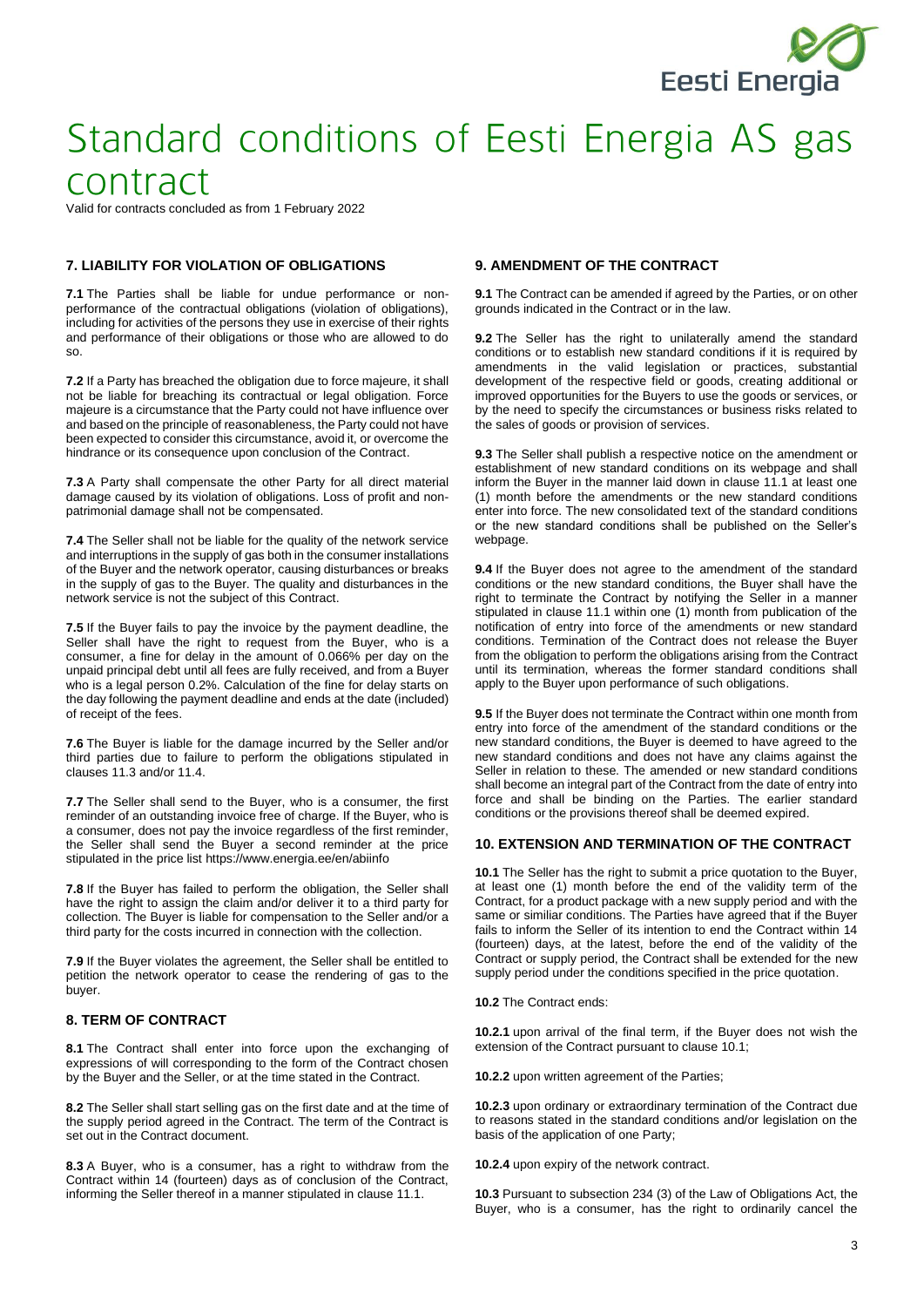

Valid for contracts concluded as from 1 February 2022

Contract, by notifying the Seller thereof in a manner set out in clause 11.1 at least one (1) month in advance.

**10.4** The Parties have the right to extraordinarily terminate the Contract due to material breach of Contract by the other Party and provided that the Party in breach has not eliminated the violation within the reasonable term given by the other Party, by notifying the other Party 14 (fourteen) days in advance thereof in a format which can be reproduced in writing. A material breach of Contract is deemed to be (including, but not limited to) the debt of the Buyer towards the Seller.

**10.5** In case of the death or liquidation of the Buyer the Contract shall transfer to the universal successor of the Buyer. After having learned of the death of the Buyer and provided that the universal successor has not registered the Contract in its name, the Seller shall terminate the Contract.

**10.6** Upon expiry of the Contract, the Seller shall stop selling gas to the Buyer. Upon expiry of the Contract in a situation where the Buyer's network connection is not cut off and consumption continues, the Buyer shall no longer use the gas sold by the Seller under the Contract.

**10.7** Upon expiry of the Contract for any reason, the provisions that by their nature establish the rights and commitments after the expiry of the Contract, shall also be applied after the expiry of the Contract.

**10.8** The Buyer has the right to ordinarily terminate the Contract due to replacement of the gas seller by giving an advanced notice of 14 (fourteen) days, provided that all contractual obligations of the Buyer have been duly fulfilled. The seller shall be understood to have been changed on the first day of the new balance sheet period. The Buyer shall not incur any costs in connection with the replacement of the gas seller.

**10.9** The Seller shall notify the network operator of termination of the Contract within 14 (fourteen) days of receiving the notification stated in clause 10.8, via the data exchange platform.

**10.10** In the event of termination of the Contract, the Buyer or the network operator shall send to the Seller the meter reading as at the date of termination of sale within 7 (seven) days from the date of termination. If the Buyer or network operator do not send to the Seller the meter reading of the day of ending the sale within 7 (seven) days, the Seller shall deliver to the Buyer an estimated invoice. The basis for estimated consumption is the consumption of gas at the Buyer's place of consumption in the last 12 (twelve) months, or if the consumption period is shorter, consumption for the 12 (twelve) months, estimated on the basis thereof.

**10.11** Upon termination of the Contract, the Seller shall deliver to the Buyer a final invoice. The Buyer shall pay all fees arising from the expiry of the Contract by the date indicated on the final invoice.

#### **11. NOTICES**

**11.1** Notifications, consents, approvals, and other expressions of will shall be deemed submitted and received according to the Contract when the respective expression of will has been submitted to the other Party in an oral or written form, or in a format which can be reproduced in writing or electronically, to the contact details stated in the Contract, unless a different form is agreed upon in the Contract for submitting the expression of will. An oral expression of will shall be deemed submitted when the Seller has recorded it. The Seller may also express its will on an invoice.

**11.2** The Seller shall inform the Buyer of changes in the contact data stipulated in the Contract via the webpage and at least one nation-wide daily newspaper.

**11.3** The Buyer shall inform the Seller immediately of changes in its contact data related to the Contract. The Buyer can change its contact data in the self-service section of the Seller's webpage, presenting to the Seller an application in a format which can be reproduced in writing at the Seller's contact address as well as by phone, calling the phone number notified by the Seller on its webpage, the calls to which the Seller shall record. In this case the contact data is deemed to have been amended within 5 (five) days, at the latest, as of receipt of the respective application by the Seller.

**11.4** The Parties shall notify each other immediately of all circumstances preventing the performance of the Contract.

#### **12. PERSONAL DATA PROCESSING**

**12.1** The Seller ensures the protection and processing of the Buyer's personal data pursuant to the procedure stipulated in the standard conditions, in compliance with legislation and the principles of "Processing Customer Data", published on the webpage of the Seller.

**12.2** The responsible processor of the Buyer's personal data is Eesti Energia AS (registry code 10421629, located at Lelle 22, Tallinn 11318) and the authorised processors of the Seller. The names of authorised processors and their contact data are available on the Seller's webpage.

**12.3** The Seller processes the personal data of the Buyer and its representative for the following purposes:

**12.3.1** The Buyer's personal data, including the Buyer's name, personal ID code, date of birth, personal identity document data, address, gas consumption volume and cost, debt obligations and contact data forwarded by the Buyer to the Seller about the Buyer or the persons authorised by the same (i.e. the phone numbers, addresses, e-mail addresses, etc.) are used for the identification and servicing of the Buyer or its representative, for forwarding invoices and information to the Buyer, and for other notifications and operations necessary for the performance of or securing the performance of the Contract;

**12.3.2** The Buyer's personal data and information about the use of services rendered by the Seller are used for marketing purposes or for conducting customer satisfaction surveys. The aim of using the Buyer's data for marketing purposes is the development of new services and offers that better correspond to the Buyer's needs and the preparation of personal marketing offers to the Buyer and the sending of these to the Buyer by using their contact data (including electronic contact data). The Seller may also forward the data, for marketing purposes, to other partners, the names and contact addresses of which are available on the Seller's webpage;

**12.3.3** In case of payment default, the Seller shall forward the Buyer's data (name, personal identification code, contact data, communication language, information on debt) to its cooperation partners, whose names and contact addresses are available on the Seller's webpage and who shall disclose the data in order to enable third parties to assess the Buyer's creditworthiness or obtain information for similar purposes. When processing the said personal data, the Seller undertakes to follow the requirements established in the Personal Data Protection Act.